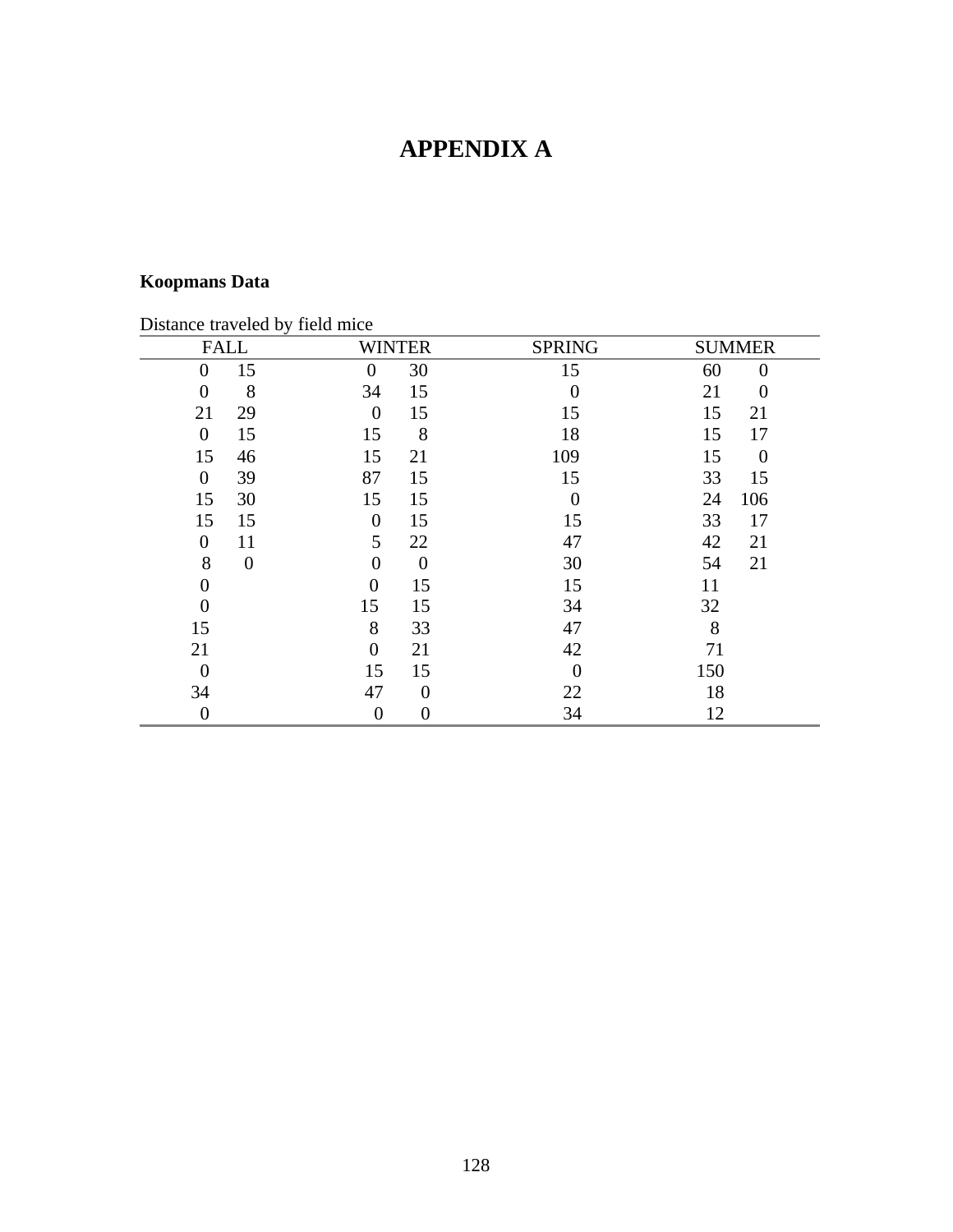## **APPENDIX B**

#### **Splus program for ZIP model**

Splus program written to fit the zero inflated Poisson model in Chapter Three. Special thanks to Dr. Mark X. Norleans for providing the GEE procedure version 2.6 in the GEE-ZIP model (through STATLIB).

#### #PROGRAM STARTS HERE

fitzipA <- function(Amat, ww, re, phase, ph){

#This function fits the Zip model to the data Amat # ww is the column of responses # phase is the column of the phase indicator, ph is the nmuber of phase # if phase  $= 0$  and ph $< 0$  means no phase indicator # re is the column(s) of the covariate in data Amat # For example in the egg data re is from column 9 -12, ph is column13 # y is column 1

## #SET ARRAY FOR THE ESTIMATED REGRESSION COEFFICIENTS

upl  $\langle$  - 25 upper  $\langle$ - upl + 1 wid  $\langle$ - length(re) + 1 apsbeta.all  $\leq$ - matrix $(0,$  upper, wid) abigamma.all <- matrix(0, upper, wid) if(phase  $\leq$  = 0) { print("your phase column is  $\leq 0$ , this means no phase indicator" ) amat0 <- Amat } else amat0 <- fphase(Amat, phase, ph)

#### #OBTAIN INITIAL VALUES FOR THE ESTIMATES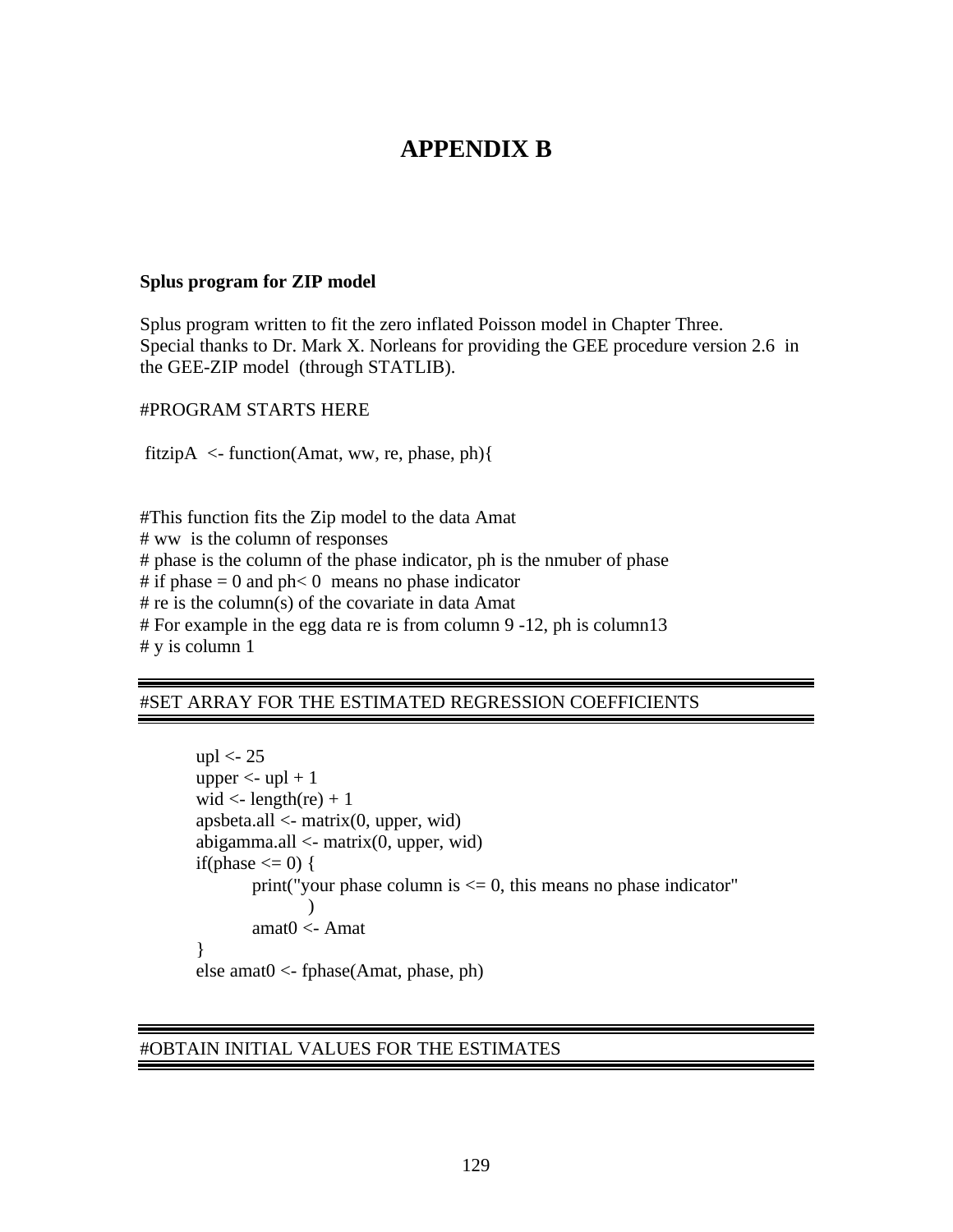```
anonz \langle- fnz(amat0, ww)
       \alphazro \langle - fzro(amat0, ww)
       \text{aresp} < \text{amat0}, ww]
       aone1 <- as.vector(rep(1, length(aresp)))
       ax < - cbind(aone1, amat0[, re])
       appois.glm \leq glm(anonz[, ww] \sim anonz[, re], poisson)
       apsbeta <- as.vector(appois.glm$coefficients)
       pmatx < - fpmatx2(amat0, 20, re)px < -\text{ncol}(\text{pmax}) - 1apsqeta <- pmatx %*% apsbeta
       pnot <- (sum(fobs01(amat0, 20, ww)) - n * sum(exp(-exp(apsgeta))))nrow(pmax) * npzero < rep(0, px)abigamma <- c(log(abs(pnot)), pzero)
       apsbeta.all[1, ] \leq-apsbeta
       abigamma.all[1, ] \le- abigamma
       i < 0if(length(re) == 1)
              xstar < -a.s.matrix(c(amat0[, rel, azro[, rel))else xstar <- as.matrix(rbind(amat0[, re], azro[, re]))
       yo <- as.vector(c(rep(0, length(aresp))))
       numyo \langle- length(yo)
#SET THE RESPONSE FOR THE MORTALITY (LOGISTIC) PART FOR
ESTIMATING GAMMA
```

```
k < 0conditions <- T
while(conditions) {
        k < k + 1if(aresp[k] == 0)\text{yo[k]} < 1else yo[k] < 0if(k == numvo)conditions <- F
}
ystar \langle \text{-(yo, rep}(1, \text{now}(\text{azro}))) \ranglenumay <- length(aresp)
```
## #SET UP THE WEIGHTS FOR THE MORTALITY (LOGISTIC) PART OF THE MODEL

 $z <$ - rep $(0, \text{numay})$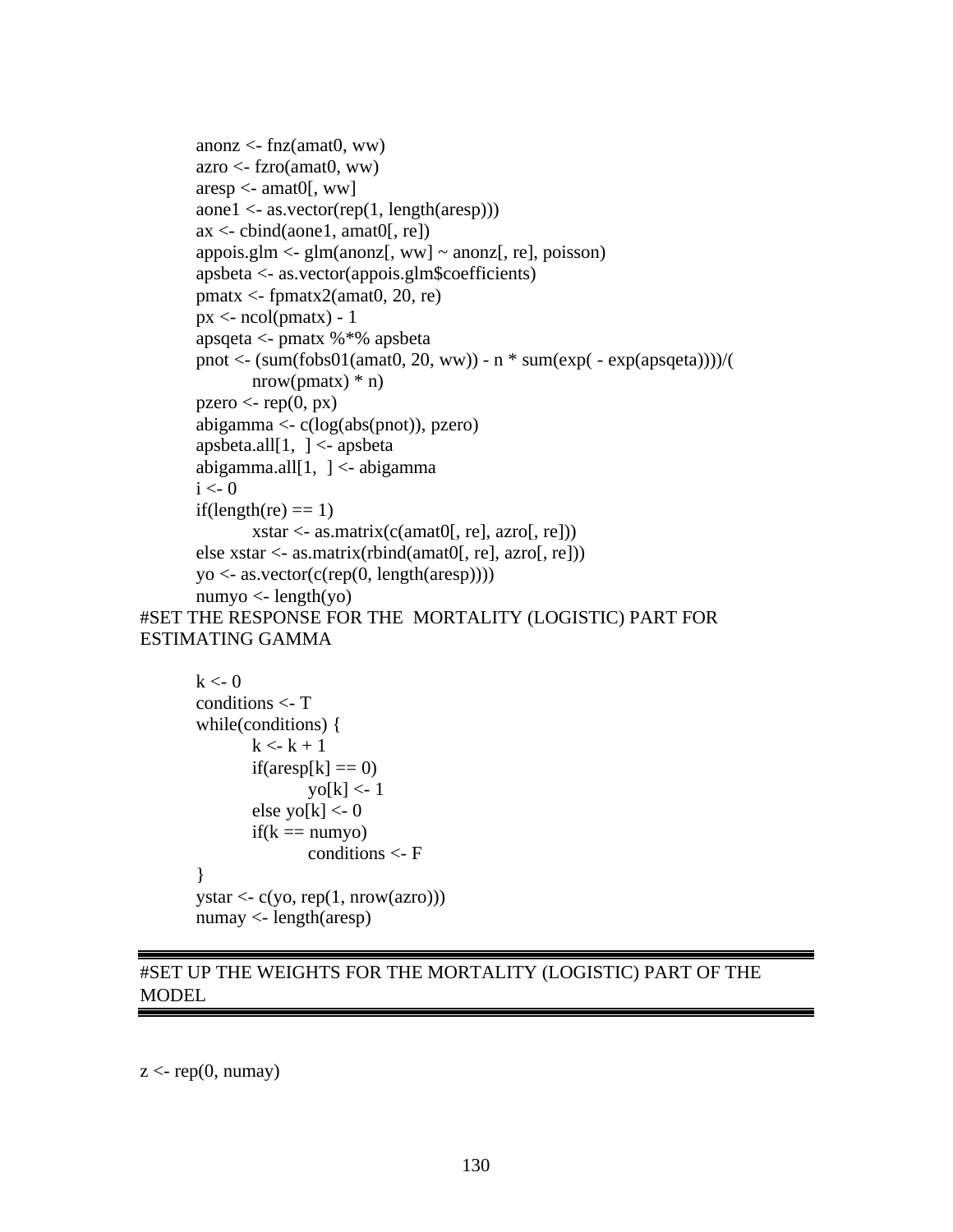```
condition <- T
        while(condition) {
               j < -0conds <- T
                while(conds) {
                       j \leq i + 1if(aresp[j] == 0)
                                z[j] < -1/(1 + \exp((-(ax[j, \cdot])\%) + \exp((-ax[j, \cdot]))exp(ax[i, 1\%*\% apsbeta))
                        else z[i] < 0if(j == numay)conds <- F
                }
               priorweights <- as.double(1 - z)
pweights \langle - as.double(c(1 - z, z[z != 0]))
```
#### #ITERATIVELY ESTIMATING THE REGRESSION COEFFECIENTS

```
i \leq i + 1apsbeta.old <- apsbeta
abigamma.old <- abigamma
appois.glm \langle- glm(aresp \sim amat0[, re], poisson, weights =
       priorweights)
alogis.glm \langle- glm(ystar \sim xstar, binomial(logit), weights =
       pweights)
apsbeta <- as.double(appois.glm$coefficients)
abigamma <- as.double(alogis.glm$coefficients)
torl <- max(max(abs((apsbeta - apsbeta.old)/apsbeta.old)), max(
       abs((abigamma - abigamma.old)/abigamma.old)))
apsbeta.all[i + 1, ] <- apsbeta
abigamma.all[i + 1, ] \le- abigamma
if((ceiling(i/3) = 1) & (i = 1)) {
       print("number of iterations for this fit:")
       print(i)
       print("the maximum ratio of change in the parameter:")
       print(torl)
       print("beta")
       print(apsbeta)
       print("gamma")
       print(abigamma)
}
```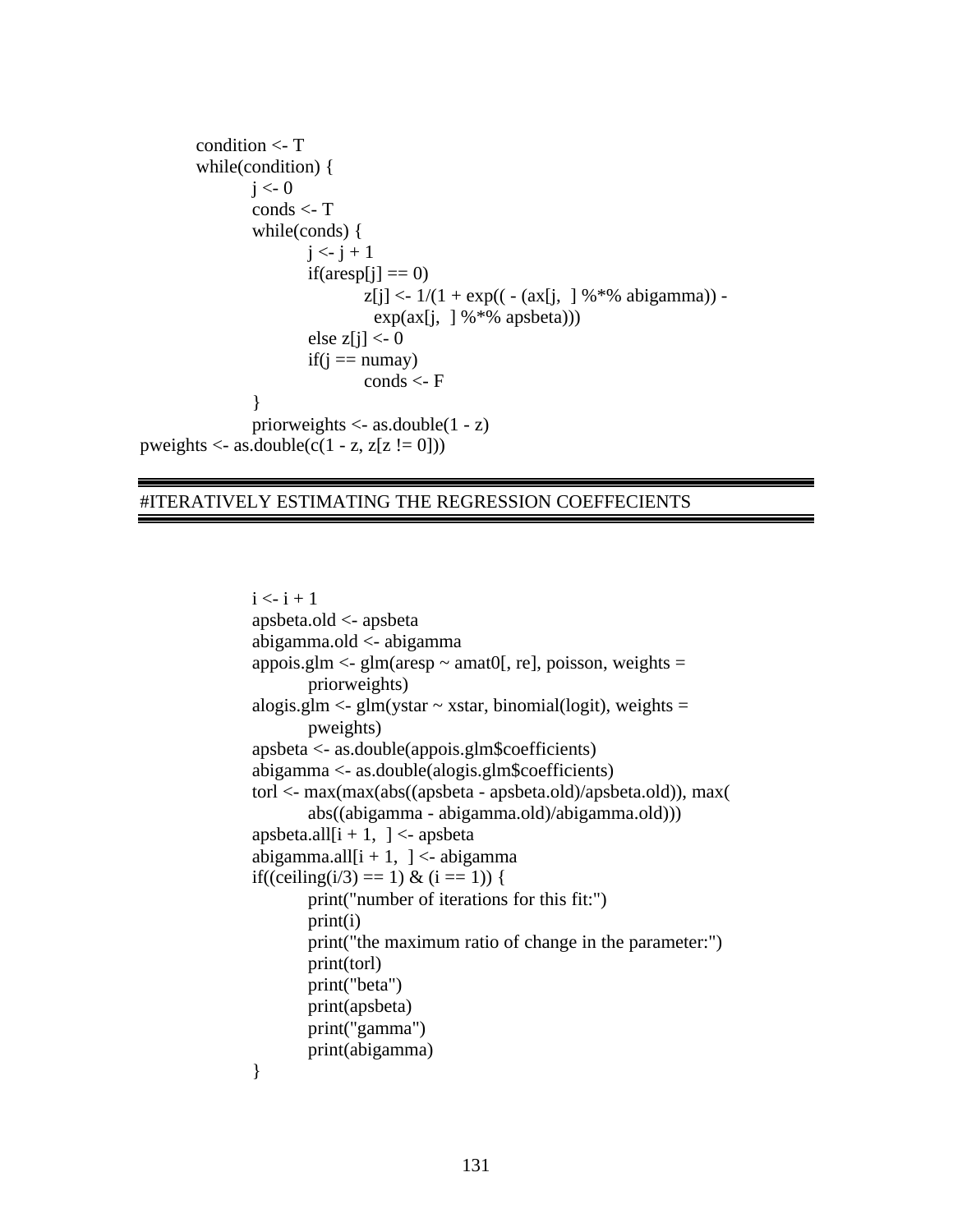```
if((torl < e-15) |(i >upl))
                      condition \langle - F}
       alamhat \langle - exp(ax % \% apsbeta)
       aphat <- 1/(exp(-ax %^*)\%) abigamma) + 1)apredict \langle - (1 - aphat) * alamhat
       aresi <- aresp - apredict
       sqaresi <- aresi * aresi
       assr <- sum(sqaresi)
       aout <- cbind(aresp, apredict, alamhat, aphat, aresi, ax)
       print("the X matrix is")
       print(pmatx)
       print("the sum squared residual is")
       print(assr)
       alhat <- exp(pmatx %*% apsbeta)
       aponehat \langle 1/(exp(-pmat x \%)^* \%) abigamma)+1)
       apredmn \lt- (1 - aponehat) * alhat
       resiamn <- (fmna1(amat0, 20, ww) - apredmn)
       amnout1 <- cbind(fmna1(amat0, 20, ww), fobs01(amat0, 20, ww), fmna1pos(
               amat0, 20, ww), alhat, aponehat, apredmn, resiamn, pmatx)
       ssramn <- sum((resiamn * resiamn))
       print("1. Mean of obs, 2. Number of zeros, 3. Mean of positive obs, 4. lambda hat,
5. p hat, 6. Prediction = lambda hat*p hat, 7. Residual, 8. Covariates")
```
#### #PRINT THE RESULTS

```
print(amnout1)
print("sum squared residual of the mean")
print(ssramn)
print(appois.glm)
print(summary(appois.glm))
print(alogis.glm)
print(summary(alogis.glm))
dev \leftarrow deviance(appois.glm) + deviance(alogis.glm)nulldev <- appois.glm$null.deviance + alogis.glm$null.deviance
print("deviance is")
print(dev)
print(" null deviance is")
print(nulldev)
amnout1
```
}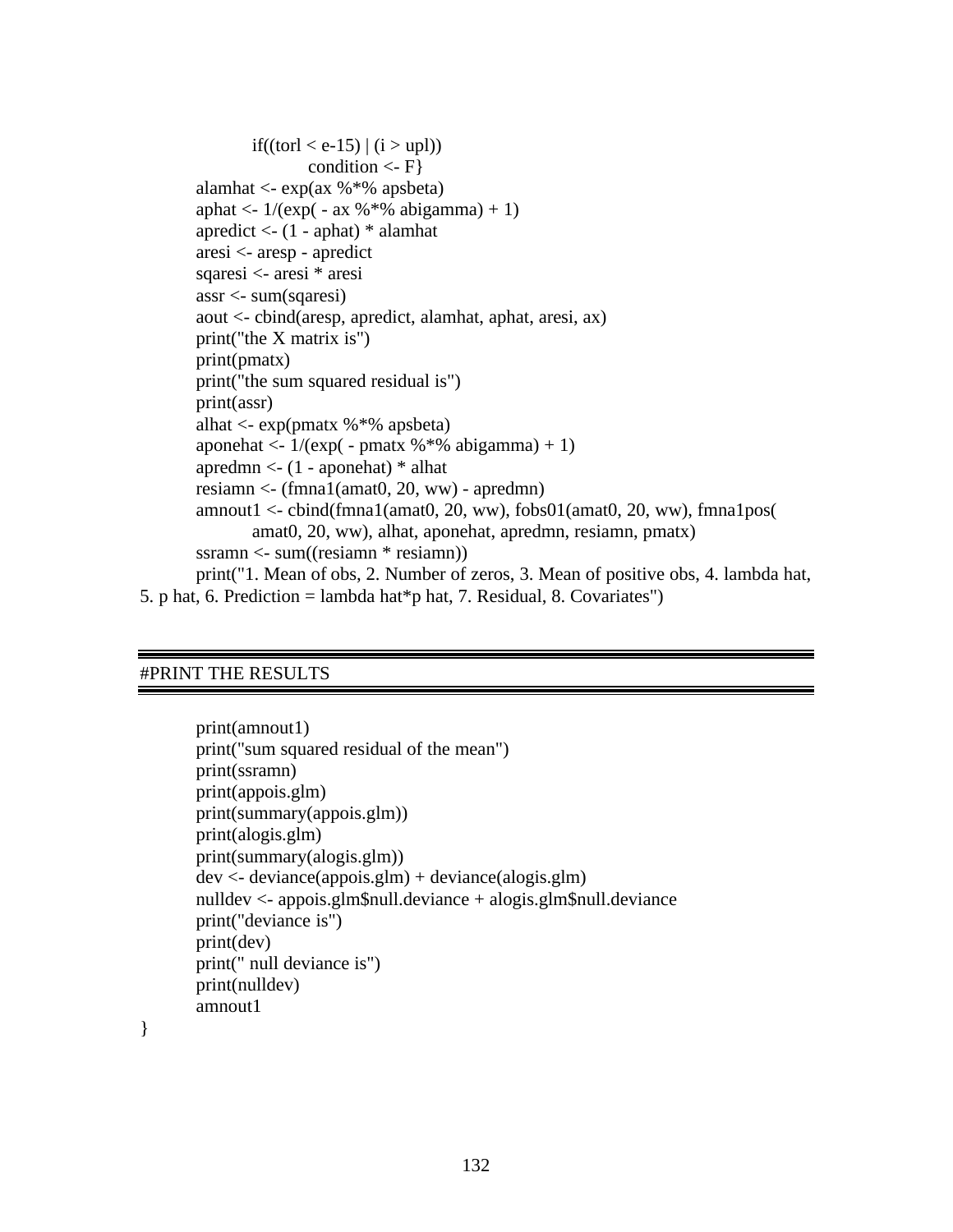# **APPENDIX C**

#### **Splus program for GEE-ZIP model**

Splus program written to fit the GEE-ZIP model in Chapter four. Special thanks to Dr. Steve Gregorich for providing the macro em\_covar in the SAS macro.

## #PROGRAM STARTS HERE

fzgeecom <- function(Amat, ww,m, re, id, repeated, phase, ph){ cat("n###################################################################  $", fill=T)$ 

cat("\nThis function fits the Zip model to the data Amat using the gee function as a extension to repeated measures",fill=T) cat("\n THE covariance structure is compoundsymmetric", fill=T)

cat("\n################################################################## ",  $fill=T$ )

#This function fits the Zip model to the data Amat # ww is the column of responses # phase is the column of the phase indicator, ph is the nmuber of phase # if phase  $= 0$  and ph $< 0$  means no phase indicator # re is the column(s) of the covariate in data Amat #repeated is the variable of repeated measures eg. days, visit etc.. # id is the identification of subject #repeated is the number of repeated measures of each subject

## #SET UP THE ARRAY FOR THE REGRESSION COEFFICENTS

upl  $\langle$ - 12 upper  $\langle$ - upl + 2 wid  $\langle$ - length(re) + 1 apsbeta.all  $\leq$ - matrix $(0,$  upper, wid) abigamma.all <- matrix(0, upper, wid) if(phase  $\leq$  = 0) {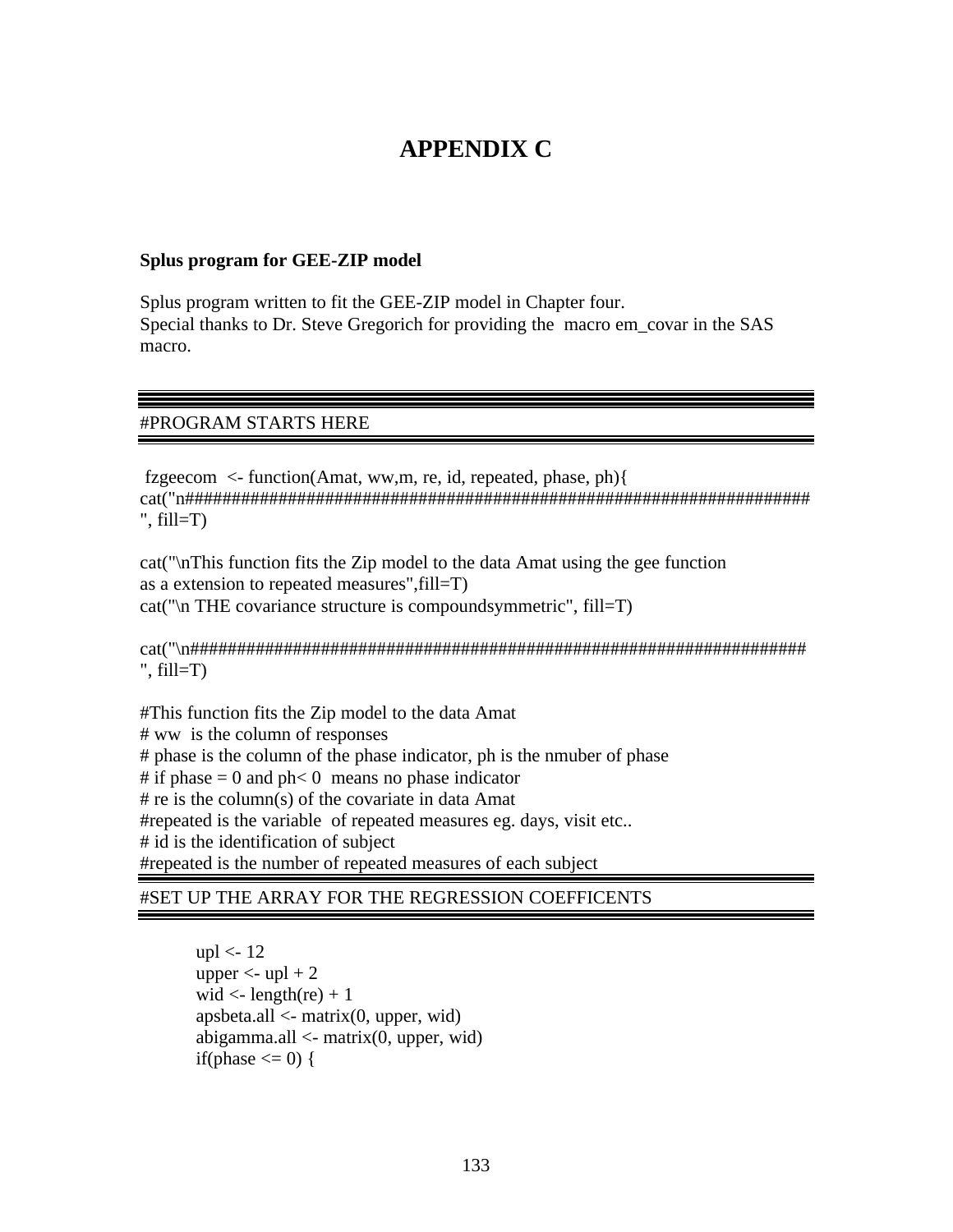cat("\nYour phase column is", phase,"  $\leq$  0, this means no phase indicator", fill=T)

amat0 <- as.matrix(Amat) } else amat0 <- fphase(Amat, phase, ph)

```
cat("\nColumn",ww, "is the column of responses", fill=T)
cat("Column(s)",re, "is the column of covariate",fill=T)
cat("Column",m, "is the column of mortality information",fill=T)
cat( "Column", id," is the identification of each subject",fill=T)
cat("Column",repeated,"is the indicator for the repeated measures for each
subject",fill=T)
```
## #CALCULATE INITIAL VALUES

```
almat <- rbind(Amat,findzero(Amat, ww, id))
     almresp \lt- almat[,ww]
      aresp <- amat0[,ww]
      aresp1 <- findzero(Amat,ww,id)[,ww]
       aone1 <- as.vector(rep(1, nrow(amat0))
       ax <- cbind(aone1, amat0[, re])
       appois.glm \langle- glm(amat0[, ww] \sim amat0[, re], poisson)
       apsbeta <- as.vector(appois.glm$coefficients)
       pmatx \langle- fpmatx3(amat0, 80,4 ,re[-1])
       px < -\text{ncol}(\text{pmax}) - 1apsqeta <- pmatx %*% apsbeta
       pnot \langle - (sum(fobs01(amat0, 80, ww)) - n * sum(exp( -
exp(apsqeta))))/(nrow(pmatx) * n)
      print(pnot)
       pzero < -\text{rep}(0, px)abigamma <- c(log(abs(pnot)), pzero)
       apsbeta.all[1, ] \leq-apsbeta
       abigamma.all[1, ] <- abigamma
```

```
#SET UP THE RESPONSES FOR THE MORTALITY PART OF THE MODEL
```
 $i < -0$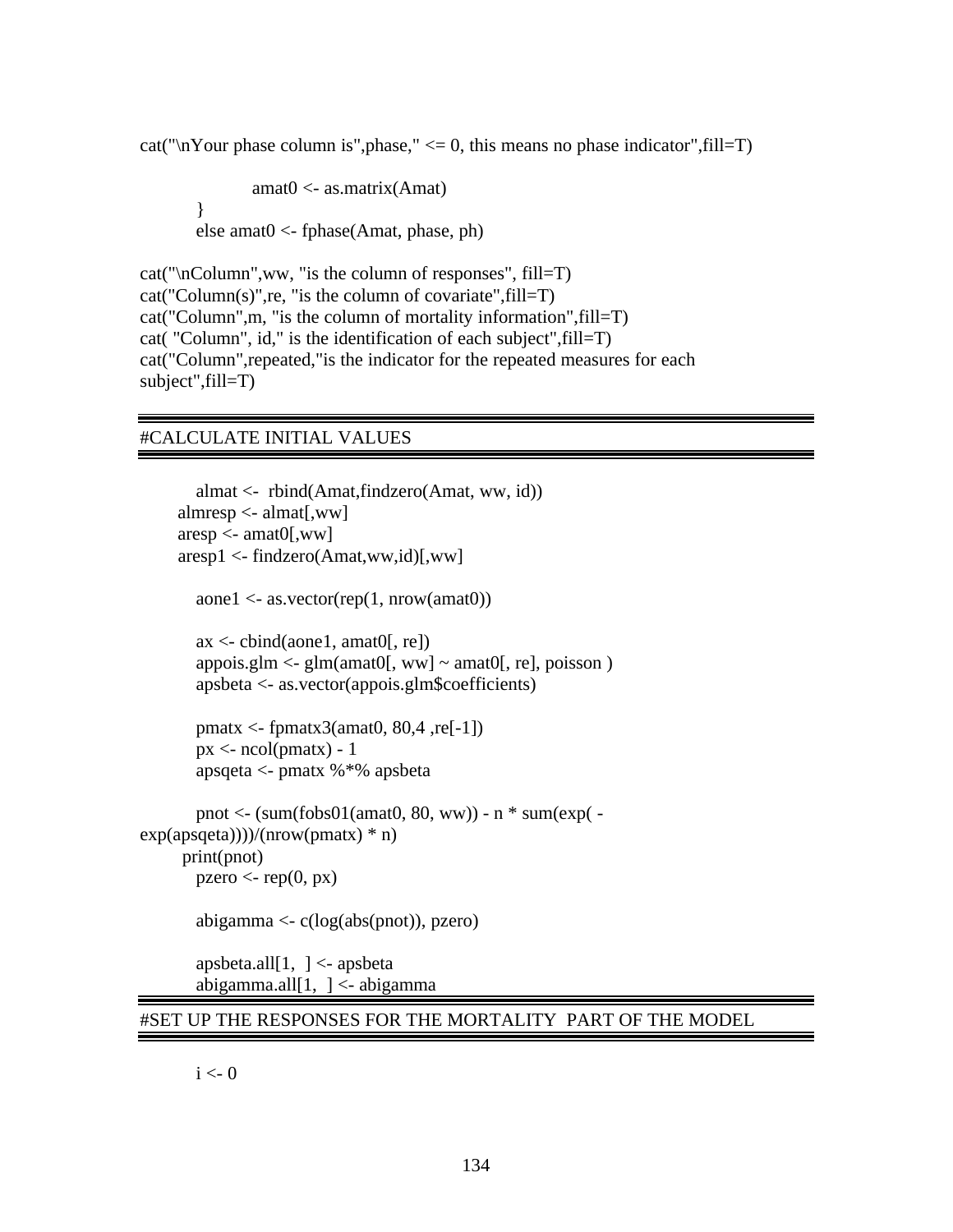```
xstar <- as.matrix(almat[, re])
       yo <- as.vector(c(rep(0, length(almresp))))
       numyo \langle- length(yo)
cat("NUMYO is number of zero response =",numyo,fill=T)
       k < 0conditions <- T
       while(conditions) {
              k < k + 1if(almresp[k] == 0)
                      \text{yo[k]} < 1else yo[k] <- 0
              if(k == numyo)conditions <- F
       }
       ystar <- yo
       numay \leq nrow(amat0)
     numay1 <- nrow(almat)-nrow(amat0)
```
## #SET UP WEIGHTS FOR THE MORTALITY PART OF THE MODEL

```
z <- rep(0, numay)v <- rep(0, numay1)
  condition <- T
  while(condition) {
          j < -0conds <- T
          while(conds) {
                  j \leq i + 1if(aresp[j] == 0)
                           z[j] < -1/(1 + \exp((-(ax[j, \cdot])\%) + \exp((-ax[j, \cdot]))\%)exp(ax[i, \ ]\% \times \% apsbeta)))
                   else z[i] < 0if(j == numay)\text{conds} < F}
  cond1s <- T
          j < -0while(cond1s) {
                  i \leq i + 1
```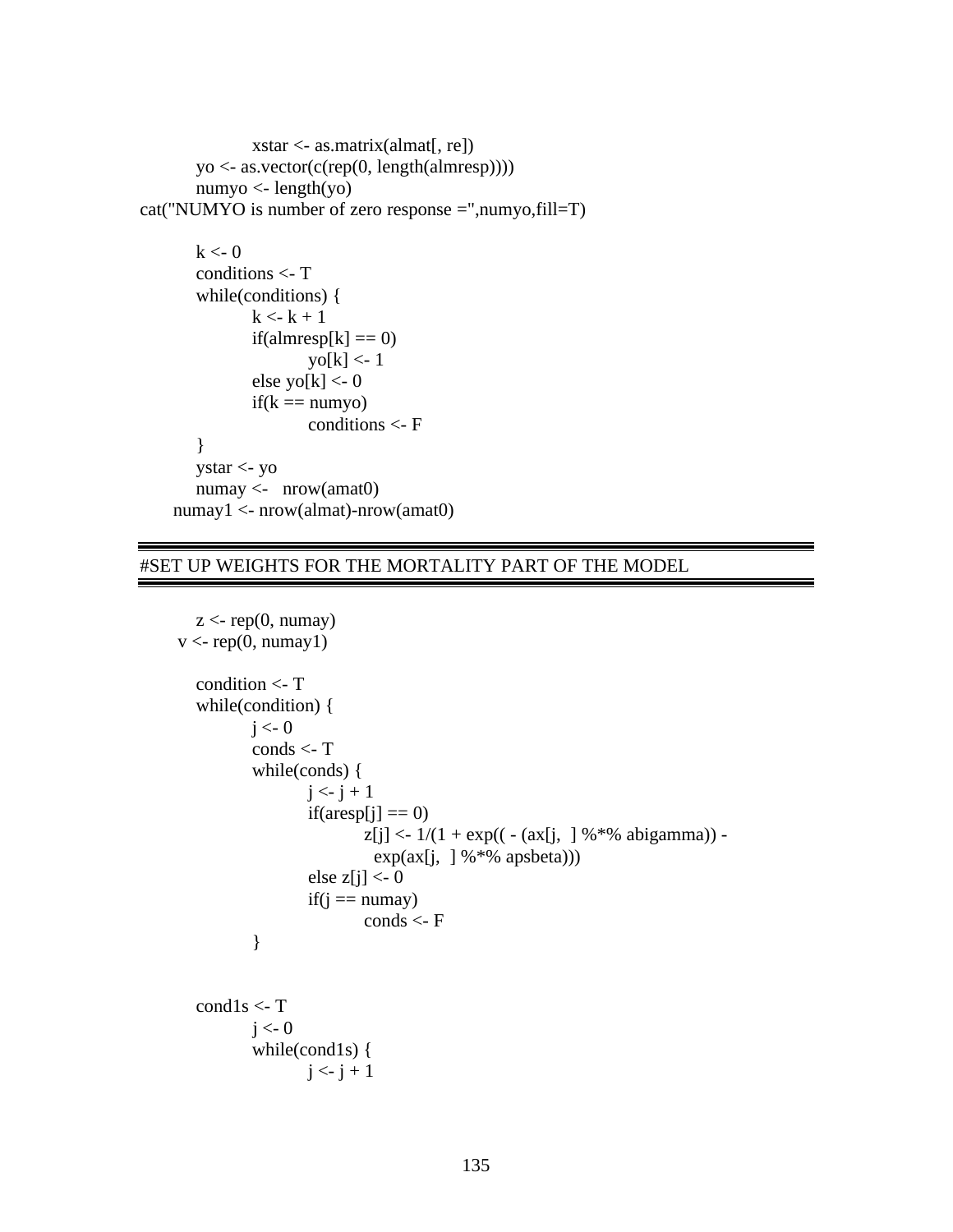```
if(aresp1[j] == 0)
                         { v[j] <- 1/(1 + \exp((- (\text{ax}[i, \cdot])\%)^* \otimes \text{abigamma})) -
                                  exp(ax[i, 1\% * \% apsbeta]))}
                        else v[i] < 0if(j == numay1)cond1s < F}
                prws \leq- as.double(1 - z)
lpw <- length(prws)
                pws < -a s.double(c(1 - z, v))lp < - length(pws)
```
#### #START THE ITERATION TO ESTIMATE THE COEFFECIENTS

 $i \leq i + 1$ apsbeta.old <- apsbeta abigamma.old <- abigamma

appois.gee  $\leq$  gee(amat0[,ww]  $\sim$  amat0[, re], poisson, subject =amat0[,id], repeated= amat0[,repeated], weights = prws,wc="com")

```
alogis.gee \leq- gee(ystar \sim xstar, binomial(logit), weights = pws,
subject=almat[,id], repeated=almat[,repeated],wc="com")
               apsbeta <- as.double(appois.gee$coefficients)
               abigamma <- as.double(alogis.gee$coefficients)
```
torl <- max(max(abs((apsbeta - apsbeta.old)/apsbeta.old)), max( abs((abigamma - abigamma.old)/abigamma.old)))

apsbeta.all $[i + 1, ] <$ - apsbeta abigamma.all $[i + 1, ] \le$ - abigamma if((ceiling(i/4) == i/4)  $|(i == 1))$  {  $cat("\\number of iterations for this fit:",i, fill=T)$ cat("The maximum ratio of change in the parameter:",round(torl,9), fill=T) cat("beta:",round(apsbeta,4),"gamma:",round(abigamma,4),fill=T) } if((max(torl) < e-7)  $|(i > upl))$ condition  $\lt$ - F

} alamhat <- exp(ax %\*% apsbeta) aphat <-  $1/(exp(-ax %^*)\%)$  abigamma $) + 1)$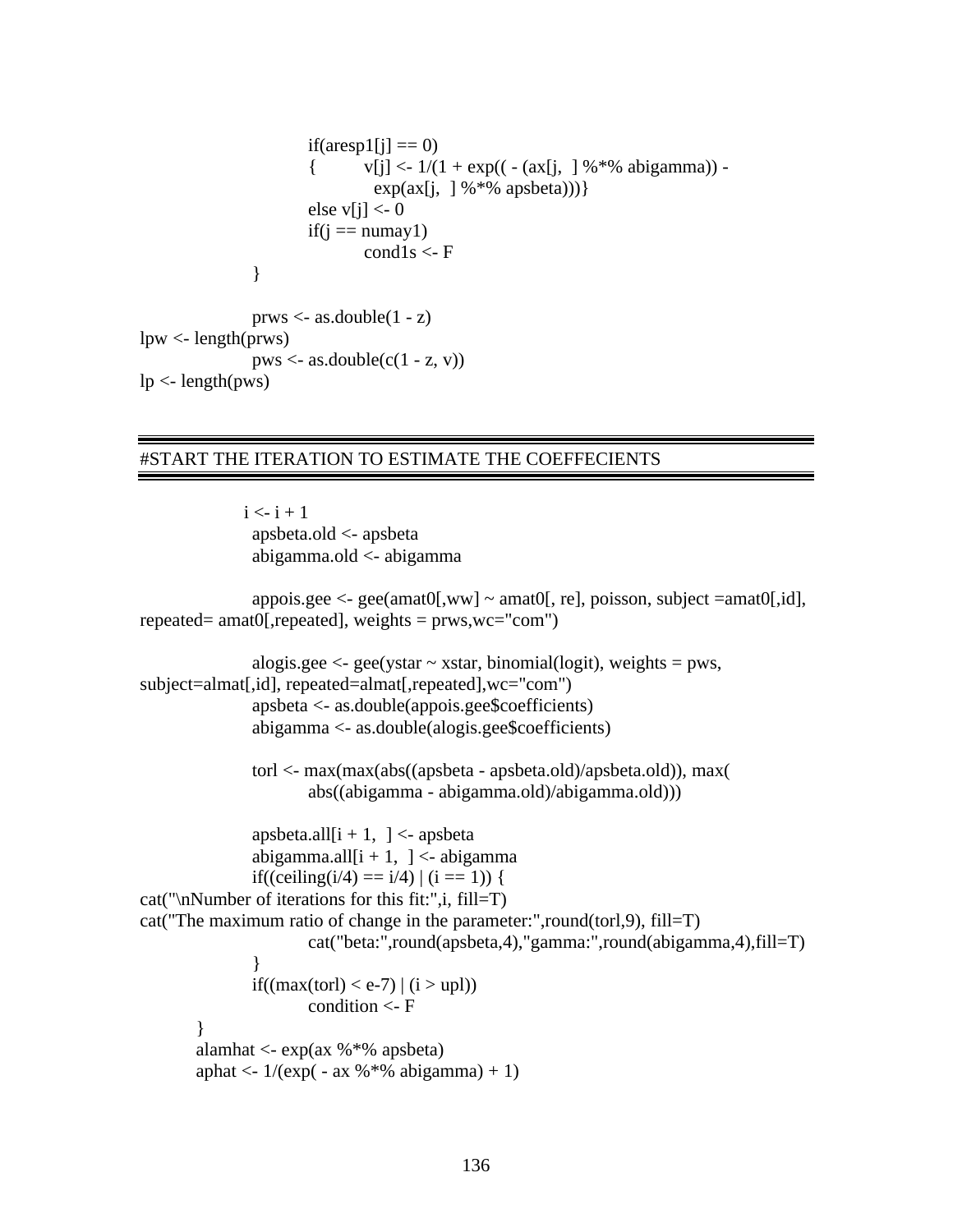```
apredict <- (1 - aphat) * alamhat
aresi <- aresp - apredict
sqaresi <- aresi * aresi
assr <- sum(sqaresi)
aout <- cbind(aresp, apredict, alamhat, aphat, aresi, ax)
cat("\nThe sum squared residual is",round(assr,4),fill=T)
alhat \langle- exp(pmatx % \% apsbeta)
aponehat \langle 1/(exp(-pmat x \%)^* \%) abigamma)+1)
apredmn \lt- (1 - aponehat) * alhat
resiamn <- (fmna1(amat0, 80, ww) - apredmn)
amnout1 <- cbind(fmna1(amat0, 80, ww), fobs01(amat0, 80, ww), fmna1pos(
       amat0, 80, ww), alhat, aponehat, apredmn, resiamn, pmatx)
 ssramn <- sum((resiamn * resiamn))
```
#### #PRINT THE RESULTS

```
cat("\n1. Mean of obs", fill=T)
cat(" 2. Number of zeros",fill=T)
cat(" 3. Mean of positive obs",fill=T)
cat(" 4. lambda hat",fill=T)
cat(" 5. p hat", fill=T)
cat(" 6. Prediction = lambda hat*p hat", fill=T)
cat(" 7. Residual",fill=T)
cat(" 8. Covariates",fill=T)
       #print(amnout1)
       cat("\nSum squared residual of the mean",round(ssramn,4),fill=T)
       print(appois.gee)
       print(summary(appois.gee))
betacov(appois.gee)
print(betacov(appois.gee))
wc(appois.gee)
print(wc(appois.gee))
       print(alogis.gee)
       print(summary(alogis.gee))
betacov(alogis.gee)
print(betacov(alogis.gee))
wc(alogis.gee)
print(wc(alogis.gee))
amnout1}
```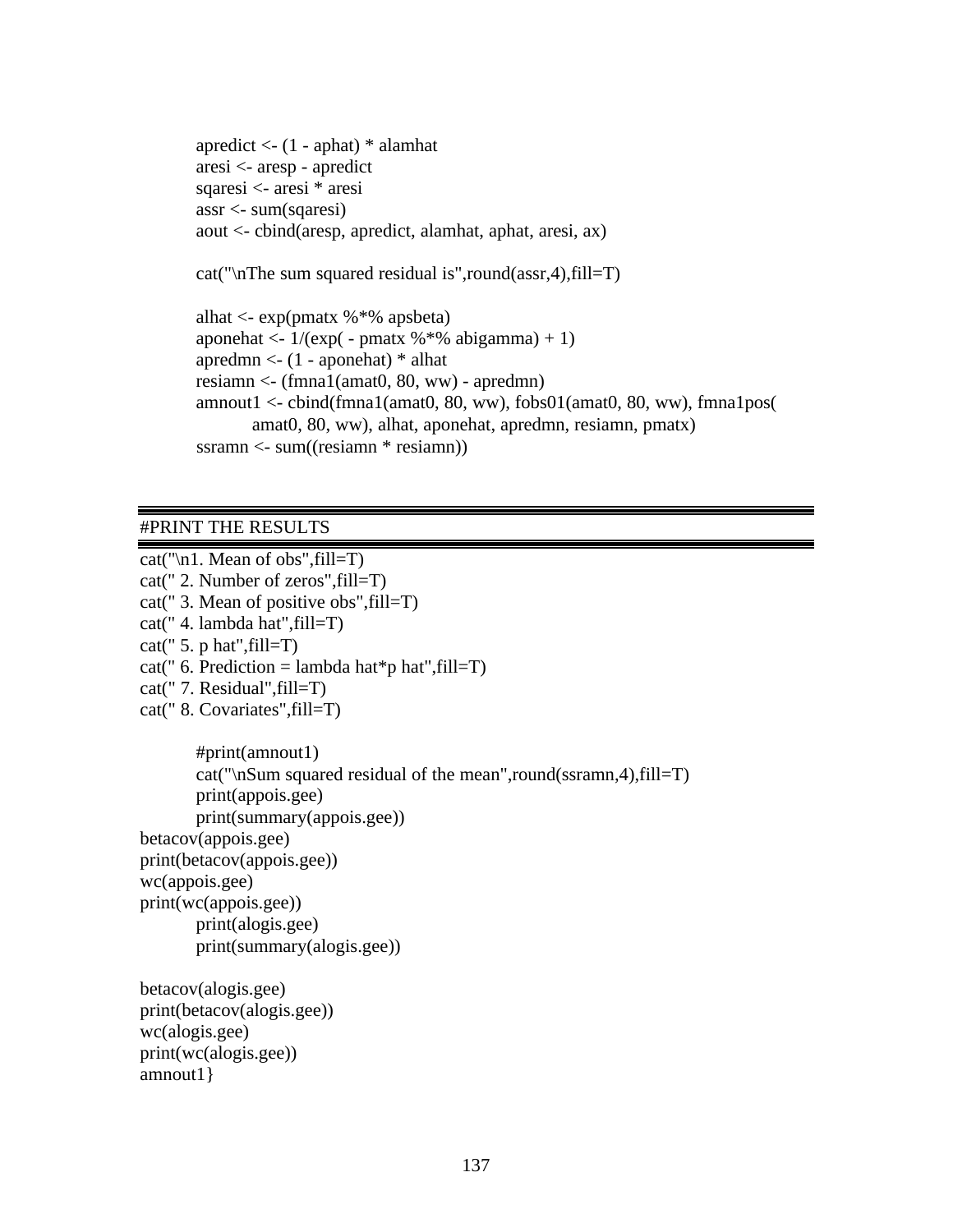## **APPENDIX D**

#### **SAS macro for Principal Component Analysis**

A sample SAS macro for the simulation study of principal component analysis on heavy zero data. Special thanks to Mr. Steve Gregorich for providing the EM COV.SAS macro

```
*PROGRAM STARTS HERE:
options ls = 80 nodate;
```

```
/* SAS MACRO PCMISS TO RECOVER CORRELATION STRUCTURE
```
 $*$ 

```
% macro pcmiss;
%include "/usr1/home/grad/swang/em-cov.sas";
% do ivar = 1%101;
```

```
/* GENERATE NORMAL DATA
```
WITH VARYING MEAN AND VARIANCE=V  $*$ 

```
data nor;
v = 1:
do = 1 to 100;x1 = 4 + sqrt(v) * rannor(453451 * & ivar);x2 = 5 + sqrt(v) * rannor(597970 * &ivar);x3 = 6 + sqrt(v) * rannor(786700 * & ivar);x4 = 7 + sqrt(v) * rannor(176800 * & ivar);x5 = 8 + sqrt(v) * rannor(156000 * & ivar);x6 = 9 + sqrt(v) * rannor(297546 * &ivar);x7 = 10 + sqrt(v) * rannor(234540 * &ivar);x8 = 11 + sqrt(v) * rannor(467700 * & ivar);x9 = 12 + sqrt(v) * rannor(823400 * & ivar);
```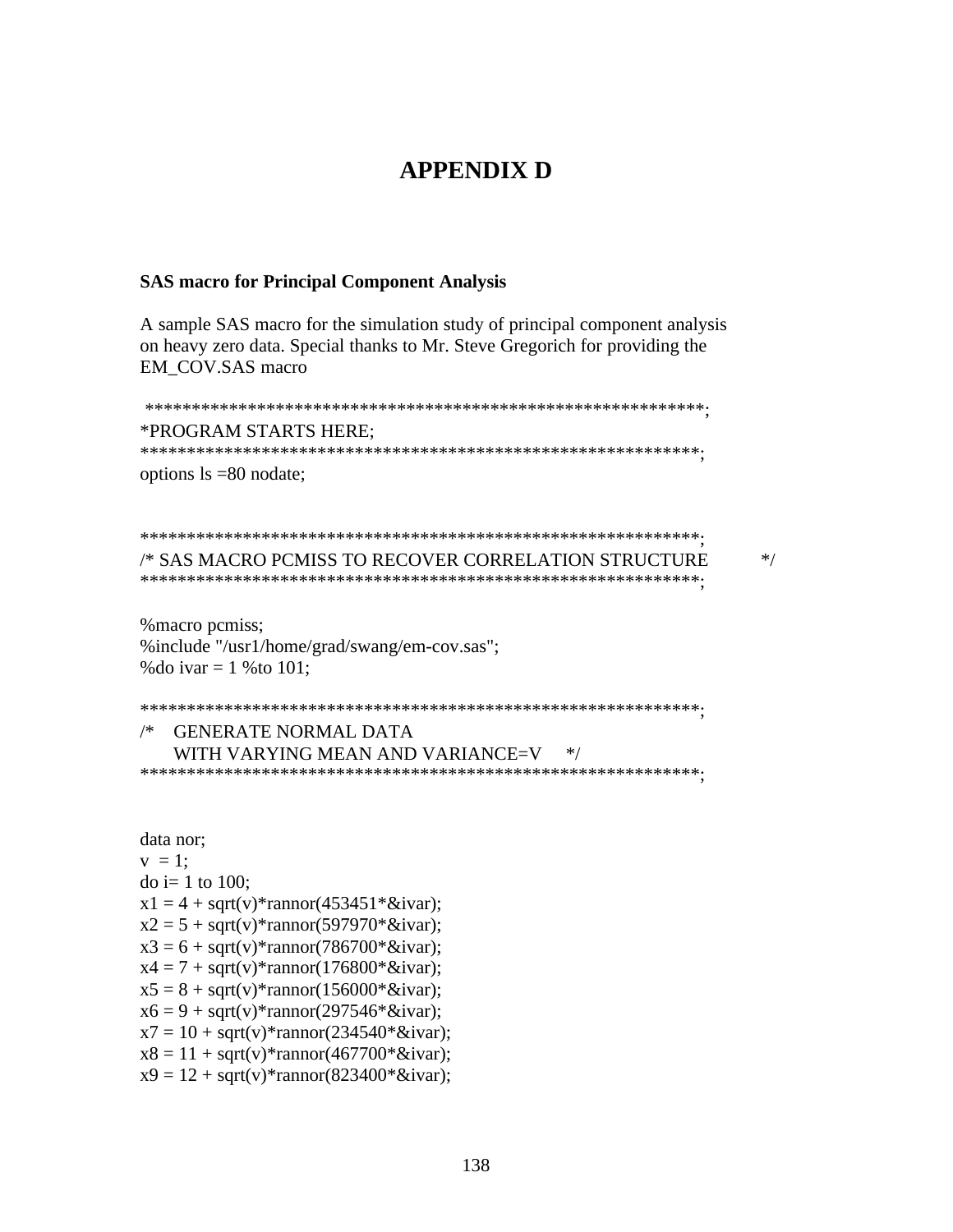$x10 = 14 + sqrt(v) * rannor(245000 * & ivar);$ output; end; data new;set nor; keep  $x1-x10$ ;

## \*\*\*\*\*\*\*\*\*\*\*\*\*\*\*\*\*\*\*\*\*\*\*\*\*\*\*\*\*\*\*\*\*\*\*\*\*\*\*\*\*\*\*\*\*\*\*\*\*\*\*\*\*\*\*\*\*\*\*\*; /\* GENERATE MORTALITY DATA WITH PROBABILITY VARYING MORTALITY PROBABILITY WHICH IS DIRECTLY PROPORTIONAL TO THE MEAN OF X  $*$ \*\*\*\*\*\*\*\*\*\*\*\*\*\*\*\*\*\*\*\*\*\*\*\*\*\*\*\*\*\*\*\*\*\*\*\*\*\*\*\*\*\*\*\*\*\*\*\*\*\*\*\*\*\*\*\*\*\*\*\*;

```
data bin2;
p1 = 0.5;
p2 = 0.4;
p3 = 0.35;
p4 = 0.28;
p5 = 0.25;
p6 = 0.22;
p7 = 0.2;
p8 = 0.18;
p9 = 0.165;
p10 = 0.15;
do i= 1 to 100;
m1 = ranuni(109766*&ivar);
m2 = ranuni(798850*&ivar);
m3 = ranuni(7456400*&ivar);
m4 = ranuni(1434300*&ivar);
m5 = ranuni(1032300*&ivar);
m6 = ranuni(2245656*&ivar);
m7 = \text{ranuni}(2234750 * \&\text{ivar});
m8 = ranuni(4567700*&ivar);
m9 = ranuni(8464400*&ivar);
m10 = ranuni(2034300*&ivar);
if (m1 < p10) then m1= 0; else m1 =1;
if (m2 < p9) then m2= 0; else m2 =1;
if (m3 < p8) then m3 = 0; else m3 = 1;
if (m4 < p7) then m4= 0; else m4 =1;
if (m5 < p6) then m5 = 0; else m5 = 1;
if (m6 < p5) then m6 = 0; else m6 = 1;
if (m7 < p4) then m7= 0; else m7 =1;
if (m8 < p3) then m8= 0; else m8 =1;
if (m9 < p2) then m9= 0; else m9 =1;
if (m10 < p1) then m10= 0; else m10 =1;
```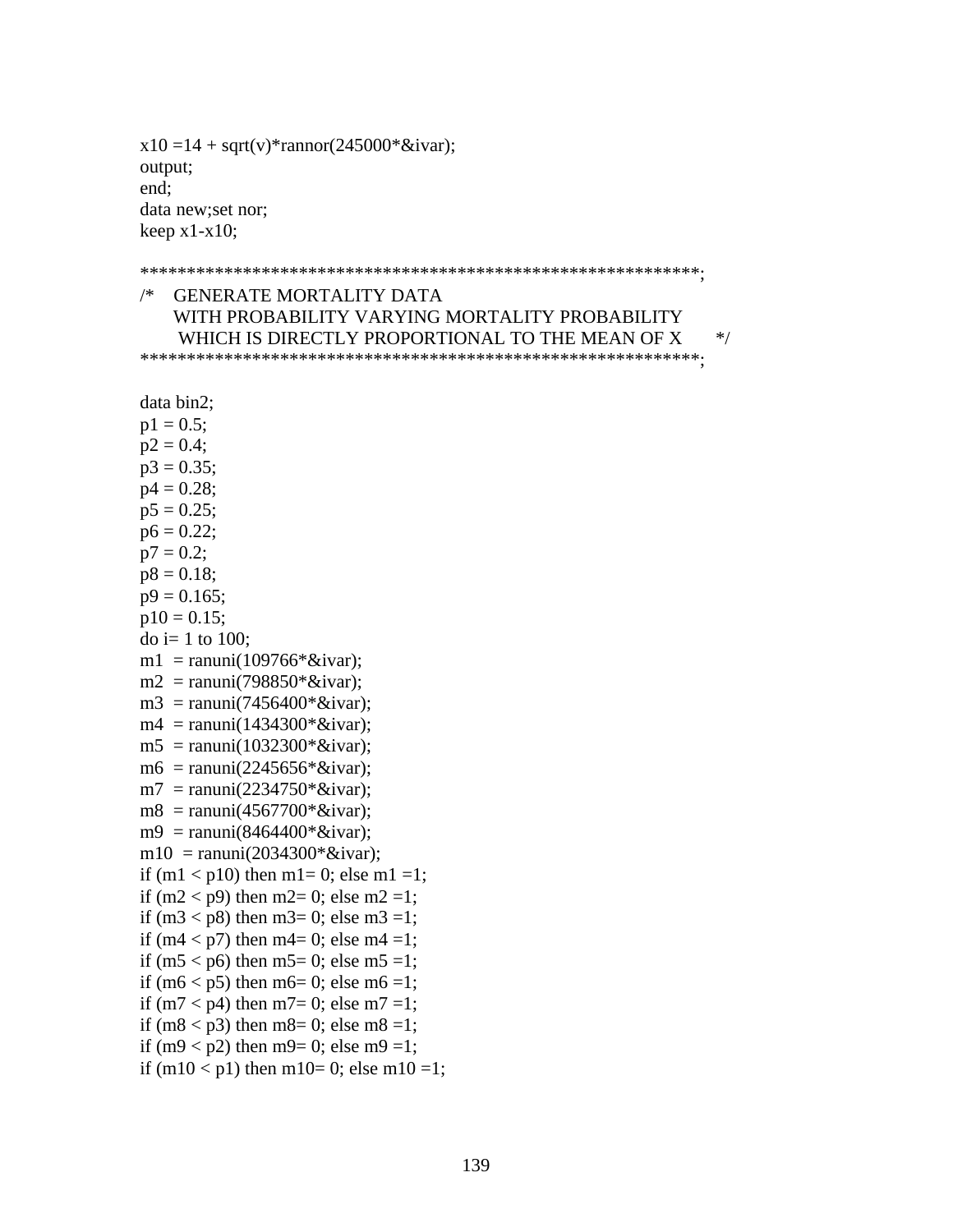output; end;

data newm2;set bin2;  $det0 = \text{ranuni}(896043 * \&\text{ivar});$ 

if (m1=0 and m2=0 and m3=0 and m4=0 and m5=0 and m6=0 and m7=0 and m8 =0 and m9=0 and m10=0 and det0<0.1) then m1 =1; else if (m1=0 and m2=0 and m3=0 and m4=0 and m5=0 and m6=0 and m7=0 and m8 =0 and m9=0 and m10=0 and det0<0.2) then m2 =1; else if (m1=0 and m2=0 and m3=0 and m4=0 and m5=0 and m6=0 and m7=0 and m8 =0 and m9=0 and m10=0 and det0<0.3) then m3 =1; else if (m1=0 and m2=0 and m3=0 and m4=0 and m5=0 and m6=0 and m7=0 and m8 =0 and m9=0 and m10=0 and det0<0.4) then m4 =1; else if (m1=0 and m2=0 and m3=0 and m4=0 and m5=0 and m6=0 and m7=0 and m8 =0 and m9=0 and m10=0 and det0<0.5) then m5 =1; else if (m1=0 and m2=0 and m3=0 and m4=0 and m5=0 and m6=0 and m7=0 and m8 =0 and m9=0 and m10=0 and det0<0.6) then m6 =1; else if (m1=0 and m2=0 and m3=0 and m4=0 and m5=0 and m6=0 and m7=0 and m8 =0 and m9=0 and m10=0 and det0<0.7) then m7 =1; else if (m1=0 and m2=0 and m3=0 and m4=0 and m5=0 and m6=0 and m7=0 and m8 =0 and m9=0 and m10=0 and det0<0.8) then m8 =1; else if (m1=0 and m2=0 and m3=0 and m4=0 and m5=0 and m6=0 and m7=0 and m8 =0 and m9=0 and m10=0 and det0<0.9) then m9 =1; else if (m1=0 and m2=0 and m3=0 and m4=0 and m5=0 and m6=0 and m7=0 and m8 =0 and m9=0 and m10=0 and det0<0.9) then m10=1; keep m1-m10;

Proc iml; use new; read all into x; close new;

use newm2; read all into z2; close newm2;

\*\*\*\*\*\*\*\*\*\*\*\*\*\*\*\*\*\*\*\*\*\*\*\*\*\*\*\*\*\*\*\*\*\*\*\*\*\*\*\*\*\*\*\*\*\*\*\*\*\*\*\*\*\*\*\*\*\*\*\*;

/\* THE TRUE CORRELATION MATRIX 10 by 10 HIGH NOISE \*/ \*\*\*\*\*\*\*\*\*\*\*\*\*\*\*\*\*\*\*\*\*\*\*\*\*\*\*\*\*\*\*\*\*\*\*\*\*\*\*\*\*\*\*\*\*\*\*\*\*\*\*\*\*\*\*\*\*\*\*\*;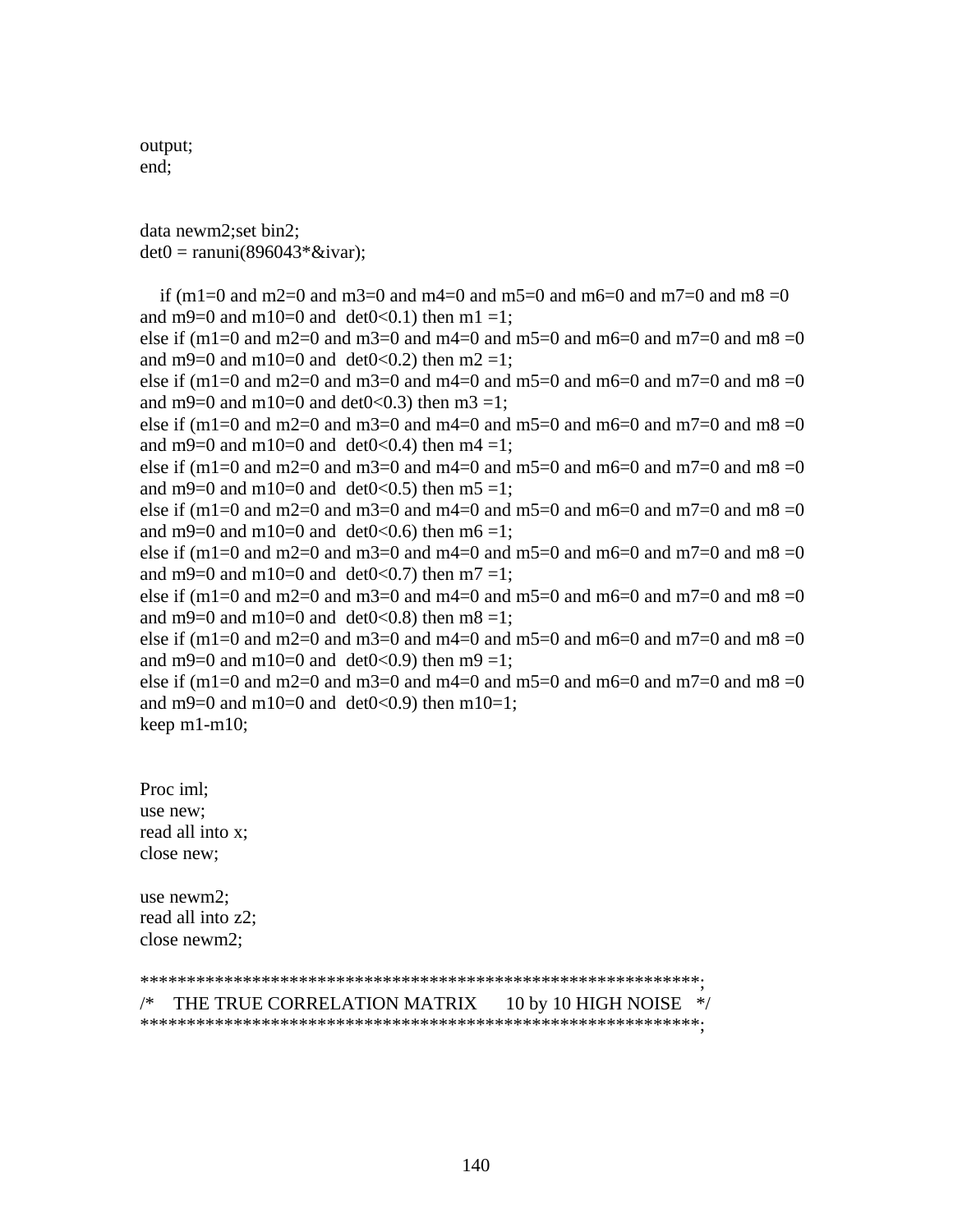```
SIGMA ={ 1.0 0.9 0.9 0.9 0.9 0.9 0.40 0.4 0.4 0.4,
     0.9 1.0 0.95 0.9 0.9 0.9 0.4 0.4 0.4 0.4,
     0.9 0.95 1.0 0.85 0.9 0.96 0.4 0.4 0.4 0.4,
     0.9 0.9 0.85 1.0 0.8 0.9 0.4 0.4 0.4 0.4,
     0.9 0.9 0.9 0.8 1.0 0.9 0.4 0.4 0.4 0.4,
     0.9 0.9 0.96 0.9 0.9 1.0 0.4 0.4 0.4 0.4,
     0.40 0.40 0.4 0.4 0.4 0.4 1.0 0.95 0.89 0.9,
     0.40 0.40 0.4 0.4 0.4 0.4 0.95 1.0 0.89 0.9,
     0.40 0.40 0.4 0.4 0.4 0.4 0.89 0.89 1.0 0.7,
     0.40 0.40 0.4 0.4 0.4 0.4 0.9 0.9 0.7 1.0};
c = \{v1 v2 v3 v4 v5 v6 v7 v8 v9 v10\};r = \{s1 s2 s3 s4 s5\};create sigma from sigma [colname=c];
append from sigma;
close sigma;
M = EIGVAL(SIGMA);e={eigen};
create eigen from m [colname=e];
append from m;
close eigen;
************************************************************;
/* GENERATE MULTIVARIATE NORMAL DATA (RN matrix) WITH MEAN=MN
AND
    WITH THE TRUE CORRELATION
    STORAGE IT IN DATA SET MVN
*/
************************************************************;
S = ROOT(SIGMA);RN = X*S;c = \{v1 v2 v3 v4 v5 v6 v7 v8 v9 v10\};
r = \{s1 s2 s3 s4 s5\};create mvn FROM rn [colname=c];
append from rn; close mvn;
************************************************************;
/* GENERATE ZERO MIXED MULTIVARIATE NORMAL DATA - Y1 (LOW p0)
Y2 (hi p0)
    MATRIX*/
/* STORAGE IT IN DATA SET MIXl MIXH */
************************************************************;
```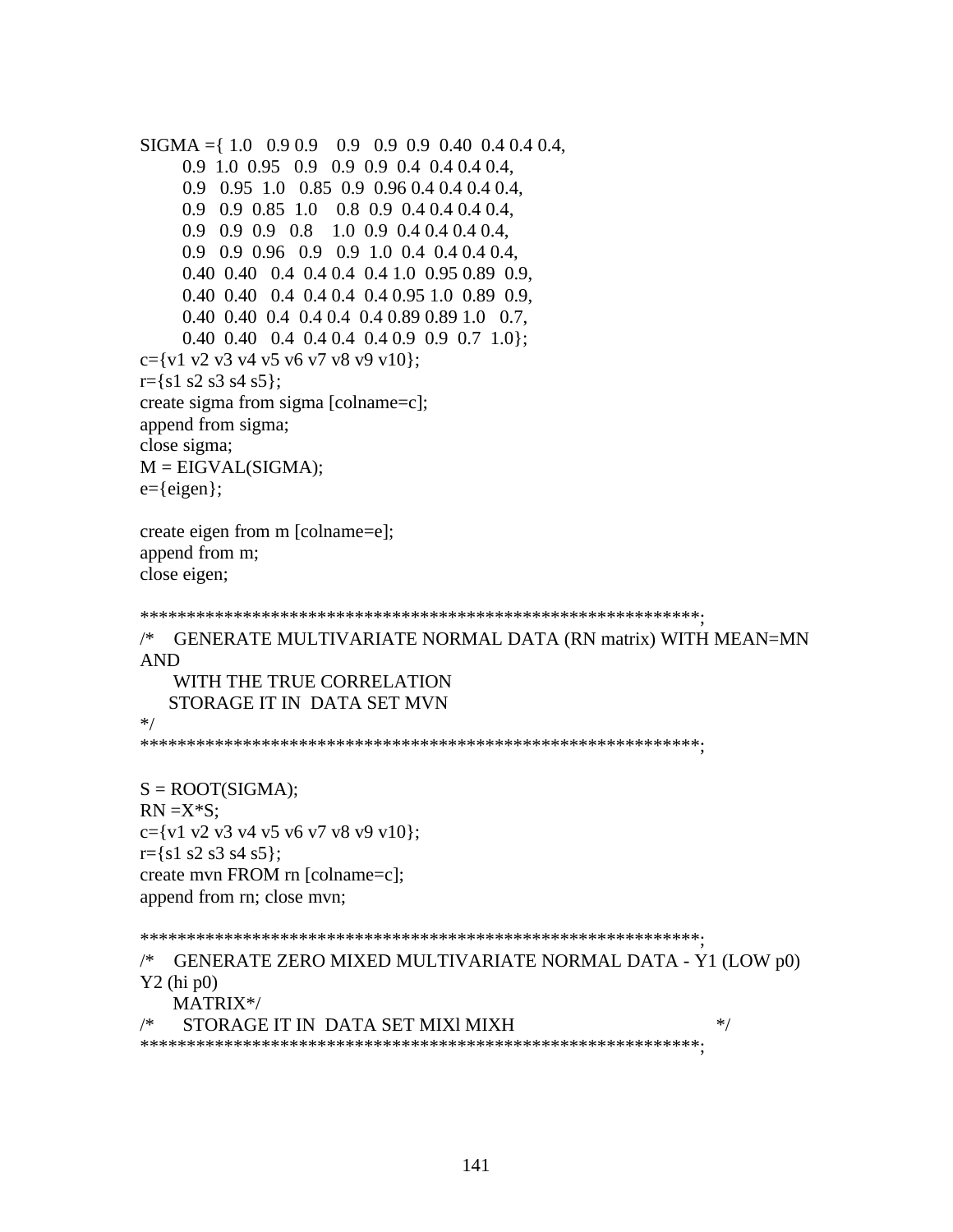```
Y2 = RN#z2;c = \{mv21 mv22 mv23 mv24 mv25 mv26 mv27 mv28 mv29 mv210\};r = {s1 s2 s3 s4 s5};create mix2 from Y2 [colname=c];
append from Y2;
close mix2;
quit;
```

```
/* PRINCIPAL COMPONENT ANALYSIS ON
                                               * /MVN (full data X) and MIXH (Observed X)data
proc princomp data = mvn outstat = stat0 noprint;
proc princomp data =mix2 outstat = stat2 noprint;
/* RE-CONSTRUCT MULTIVARIATE NORMAL DATA USING MEAN
SUBSTUTION
   STORAGE IT IN DATA SET NEWX2
  THEN DO PRINCIPAL COMPONENT ANALYSIS ON NEWX2
* /
proc means data= mix2 noprint;
output out = inter mean = m1 m2 m3 m4 m5 m6 m7 m8 m9 m10;
data inter1; set inter;
do i = 1 to 100:
output;
end;
data inter2; merge mix2 inter1;
keep mv21-mv29 mv210 m1-m10;
data newx2; set inter2;
if mv21 = 0 then mv21 = m1; else mv21 = mv21;
if mv22= 0 then mv22 = m2; else mv22= mv22;
if mv23= 0 then mv23 = m3 ; else mv23 = mv23;
if my24= 0 then my24 = m4: else my24= my24:
if mv25= 0 then mv25 = m5; else mv25 = mv25;
if mv26= 0 then mv26 = m6; else mv26= mv26;
if mv27= 0 then mv27 = m7; else mv27 = mv27;
if mv28= 0 then mv28 = m8 ; else mv28= mv28;
if mv29= 0 then mv29 = m9; else mv29 = mv29;
if mv210= 0 then mv210 = m10; else mv210=mv210;
drop m1-m10;proc princomp data = newx2 outstat= statx2 noprint;
```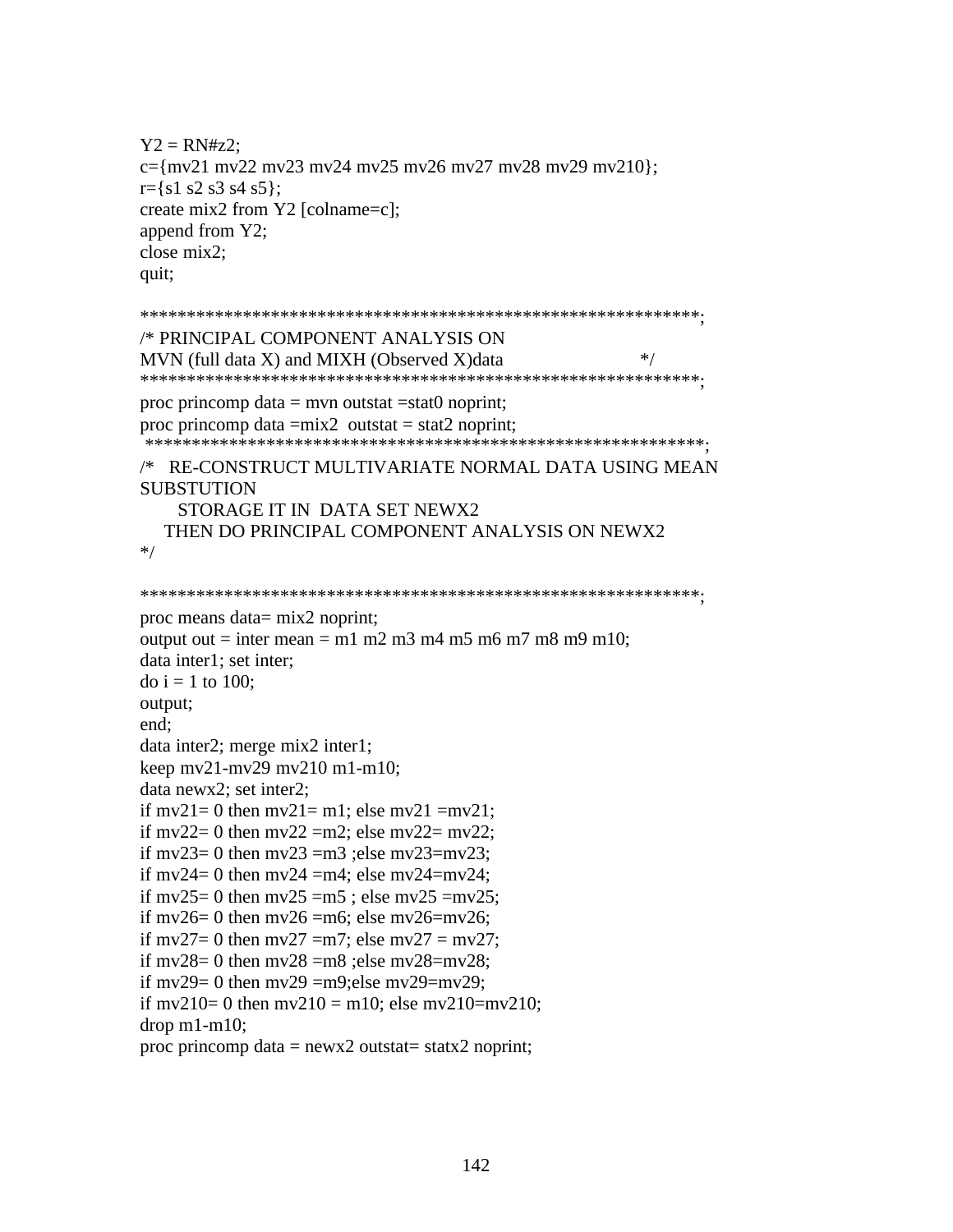```
/* TREAT ZEROES AS MISSING VALUES
   USE EM COVAR* (EM ALGORITHM) TO ESTIMATE THE CORRELATION
  THEN DO DECOMPOSITION ON THE CORRELATION (PCA) TO OBTAIN
  EIGENVALUES
   STORAGE DATA IN DATA SET EMC2
* /
data newms2; set mix2;
if mv21=0 then mv21=; else mv21=mv21;
if mv22= 0 then mv22=:; else mv22=mv22;
if mv23= 0 then mv23=.; else mv23=mv23;
if mv24=0 then mv24=; else mv24=mv24:
if mv25=0 then mv25=; else mv25=mv25;
if mv26=0 then mv26=; else mv26=mv26;
if mv27= 0 then mv27=:; else mv27=mv27;
if mv28= 0 then mv28=: else mv28=mv28;
if mv29= 0 then mv29=:; else mv29=mv29;
if mv210= 0 then mv210=:; else mv210=mv210;
% em_covar(data = newms2,
     nomiss =,
          = mv21 mv22 mv23 mv24 mv25 mv26 mv27 mv28 mv29 mv210,
     var
     out file = /usr1/home/grad/swang/emc10hv.out2,
     mat type = corr,
     max iter = 200,
     conv = 0.01.
     df
         = n.bs= 1data emc2;
infile "/usr1/home/grad/swang/emc10hv.out2";
input x21 x22 x23 x24 x25 x26 x27 x28 x29 x210;
proc iml;
use stat0:
read all into ss0:
close stat0;
gen = ss0[14,];c = \{v1 v2 v3 v4 v5 v6 v7 v8 v9 v10\};r = {s1 s2 s3 s4 s5};
```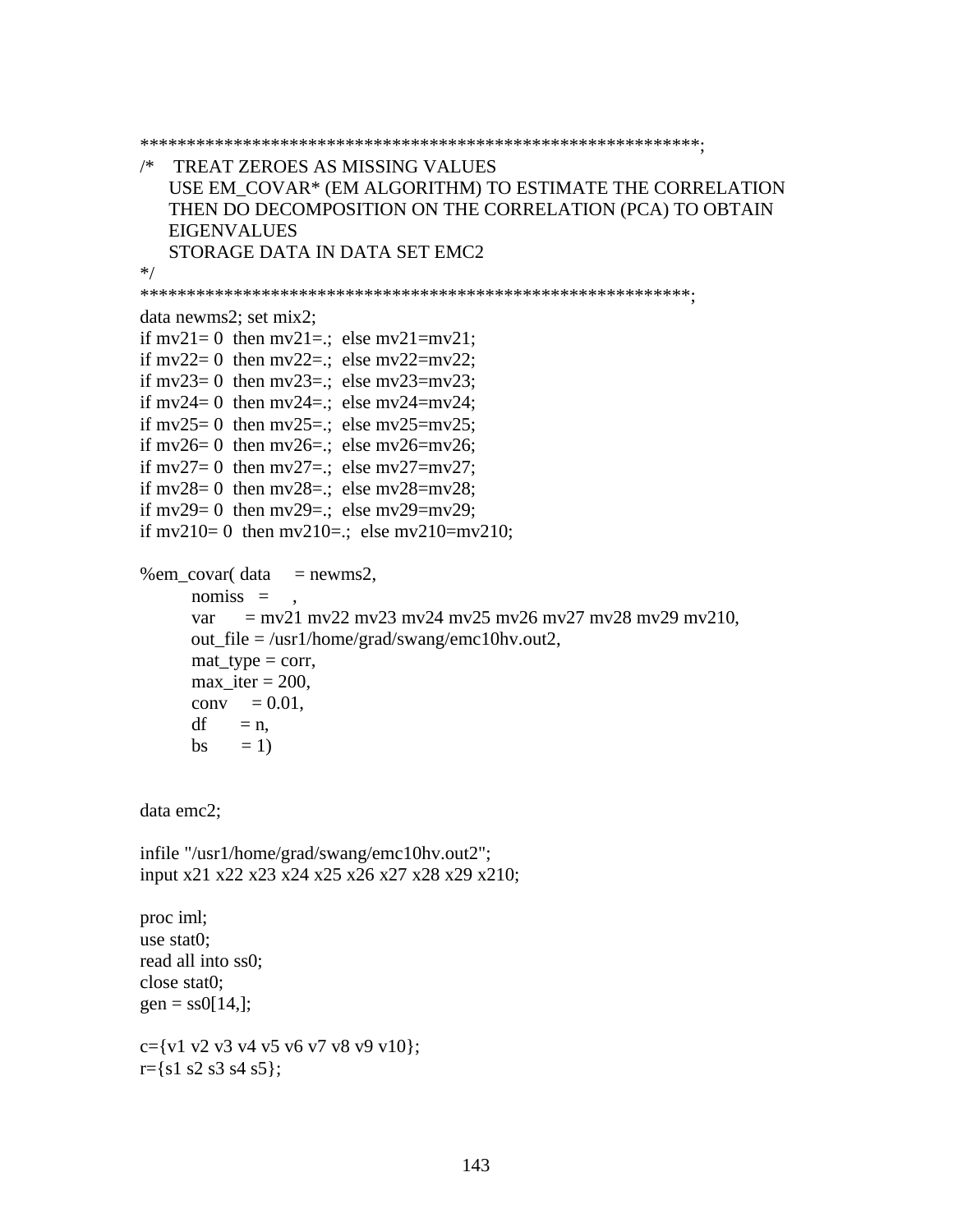```
create gen FROM gen [colname=c];
append from gen;
close gen;
use stat2;
read all into ss2;
close stat2;
mixh=ss2[14,];c={mv21 mv22 mv23 mv24 mv25 mv26 mv27 mv28 mv29 mv210};
r = \{s1 s2 s3 s4 s5\};create mixh From mixh [colname=c];
append from mixh ;
close mixh ;
use statx2;
read all into ssx2;
close statx2;
meanh = ssx2[14,];
c={mnv21 mnv22 mnv23 mnv24 mnv25 mnv26 mnv27 mnv28 mnv29 mnv210};
r = \{s1 s2 s3 s4 s5\};create meanh From meanh [colname=c];
append from meanh ;
close meanh ;
use emc2;
read all into aa2;
close emc2;
a2 = aa2[ {1 2 3 4 5 6 7 8 9 10}, {1 2 3 4 5 6 7 8 9 10}];
eval2 = eigval(a2);evec2 = eigvec(a2);teval2 = eval2;
tevec2 = evec2;
c={emv21 emv22 emv23 emv24 emv25 emv26 emv27 emv28 emv29 emv210};
r = \{s1 s2 s3 s4 s5\};create em2 From teval2 [colname=c];
append from teval 2;
close em2 ;
quit;
run;
data all; merge gen mixh meanh em2;
run;
data stats2;
set all stats2;
```